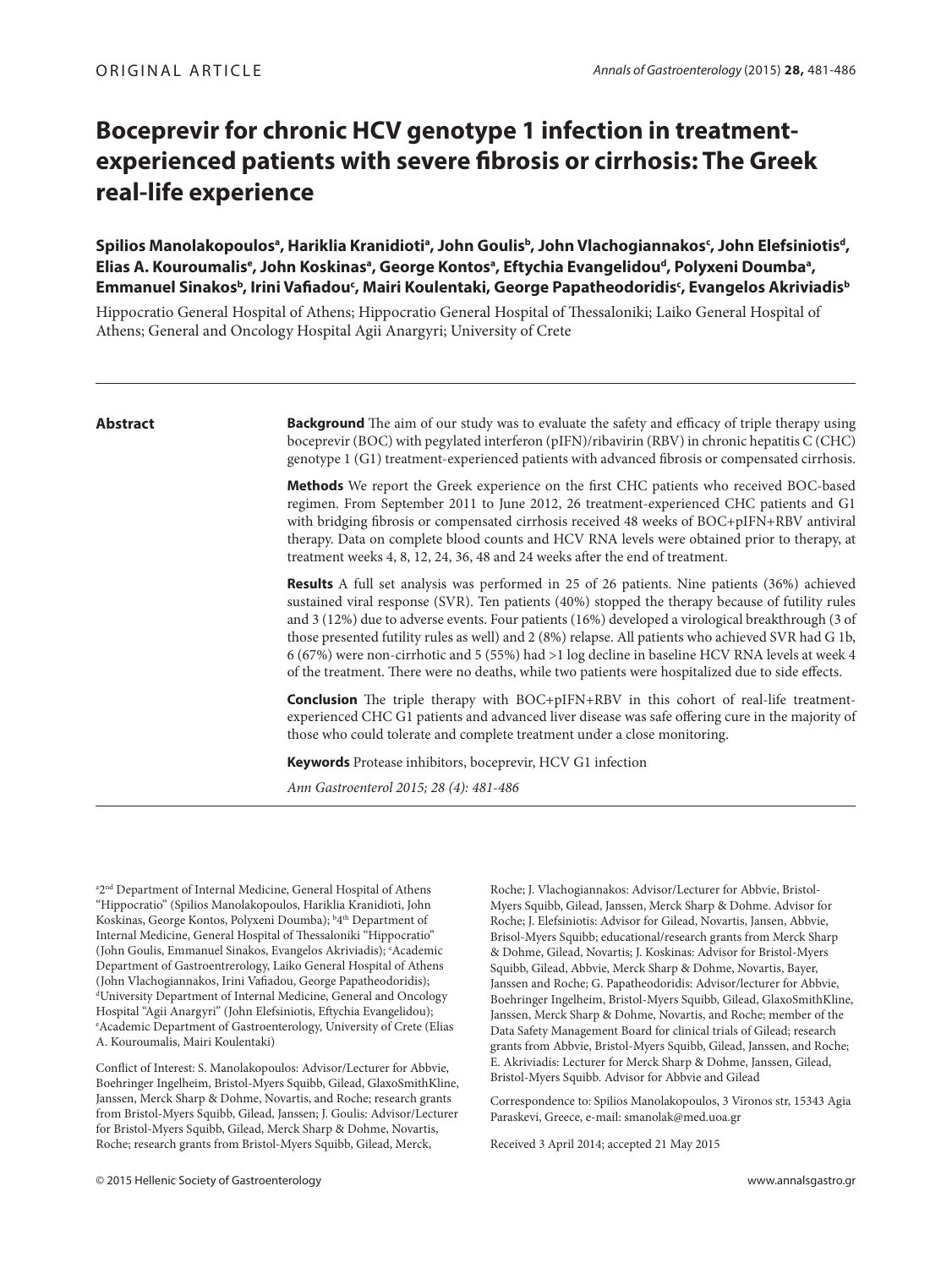# **Introduction**

Chronic hepatitis C (CHC) affects more than 170 million people worldwide and remains one of the main causes of cirrhosis, liver failure and hepatocellular carcinoma (HCC) [1]. For more than 10 years the standard of care (SOC) was the dual combination of pegylated interferon-α (pIFN) and ribavirin (RBV) achieving sustained viral response (SVR) in approximately 40% of the genotype (G) 1/4 and 70-80% of G 2/3 patients [2-5]. In 2011 pIFN containing regimens with 1<sup>st</sup> generation protease inhibitors were licensed for CHC G1 patients becoming the new SOC in many countries for CHC patients with G1 compensated liver disease. However, availability and use of triple based-therapy liver disease (boceprevir or telaprevir + pIFN + RBV) was mainly in wealthy European countries based on their healthcare system and not to the rest due to the significant increase in cost of therapy [6].

Boceprevir (BOC) in combination with pIFN+RBV [6] has been demonstrated to result in significantly higher SVR rates compared to dual treatment with pIFN+RBV (63-66% vs 38% for treatment-naïve patients and 59-66% vs 21% in treatmentexperienced patients) [7,8]. The severity of liver disease and the history of previous no response have been significantly associated with lower response to antiviral treatment [9-19]. Despite the promising response rates, the use of triple therapy has remained rather limited because of the complexity of the regimen and a number of safety and cost issues.

In this study we investigated the safety, tolerability and efficacy of BOC in combination with pIFN+RBV in patients with CHC G1 and advanced disease who had no other available option following previous treatment failures with SOC.

# **Patients and methods**

## **Patients**

From September 2011 until June 2012, patients from 5 tertiary centers throughout Greece with CHC G1 and bridging fibrosis or compensated cirrhosis who had failed to achieve SVR under previous treatment were given BOC as part of a case-by-case named patient program (NPP). BOC was provided free by Merck Sharp & Dohme (MSD Greece).

Eligible patients were aged 18 years or older with confirmed CHC G1 infection and detectable serum hepatitis C virus (HCV) RNA concentrations. We established the presence of advanced fibrosis or cirrhosis by liver biopsy using the METAVIR score and/or by transient elastography (Fibroscan, Echosens Paris), where the cut off value for advanced fibrosis and cirrhosis was set at 9.5 kPa and 12.5 kPa, according to previous publications [20]. Patients with cirrhosis were eligible if an ultrasound within the previous six months showed no signs of HCC. All patients had well-compensated bone marrow with neutrophils  $>1500/\text{mm}^3$ , Hb  $>12/13$  g/dL female/male and liver function with serum albumin over 3.5 g/dL.

Exclusion criteria included hepatic decompensation (as indicated by the presence of ascites, encephalopathy or a history of variceal bleeding), non-G1 CHC infection, malignancy, organ transplantation, cardiac or renal failure and hematologic disorders, patients with co-infection (HIV or hepatitis B virus) and evidence of substance abuse involving alcohol or intravenous drugs and patients under medications whose pharmacokinetics can affect or can been affected by BOC. Serum HCV RNA levels were measured using the TaqMan 2.0 assay (Roche Diagnostics) with a lower limit of quantification and detection of <15 IU/mL, used for decision making as per summary of product characteristics of BOC label.

The Greek National Health Authorities as well as each hospital's Ethics Committee had provided approval of NPP. Written informed consent was obtained from all patients.

## **Treatment algorithms and follow up**

All patients received therapy with pIFN alpha-2b or pIFN alpha-2a and RBV during the first 4 weeks (lead-in period). At treatment week 5, BOC was added. BOC (Victrelis, MSD) was administered orally at a dose of 800 mg t.i.d. in four capsules of 200 mg each with food taken together.

The treatment duration for non-cirrhotic patients was an initial period (lead in) with pIFN alfa + RBV, followed by triple therapy with BOC+ pIFN alfa + RBV for 32 weeks and then 12 weeks with the combination of pIFN alfa + RBV. Treatment duration for patients with cirrhosis or for patients with previous null response was 4 weeks of lead in with pIFN alfa + RBV followed by 44 weeks of triple therapy with BOC+pIFN+RBV.

#### **Defi nitions of response and non-response**

SVR was defined as undetectable HCV RNA (<15 IU/mL) at week 24 after the end of treatment. End of treatment response was defined as undetectable HCV RNA at the end of treatment. Null responders were defined as patients who previously failed in pIFN alfa + RBV treatment and who did not achieve  $>2$ -log<sub>10</sub> decline in HCV viral RNA levels at 12 weeks of therapy or had  $<$  0.5-log<sub>10</sub> HCV RNA decline in viral load at 4 weeks of therapy with pIFN alfa  $+$  RBV [6,8].

Partial responders were defined as patients who previously presented  $>$ 2 log<sub>10</sub> IU/mL decrease in HCV RNA from baseline at 12 weeks of therapy but detectable HCV RNA at weeks 12 and 24. Relapsers were defined as patients who achieved an end-of-treatment response but subsequently relapsed and did not achieve an SVR [6].

Therapy was discontinued using the following futility as per stopping rules: in patients whose serum HCV RNA level was >100 IU/mL at treatment week 12, as well as in those who had detectable serum HCV RNA at week 24.

Complete blood counts were obtained prior to treatment initiation and at treatment weeks 4, 8, 12, 24, 36 and 48 and/or at time points where clinically necessary.

Serum HCV RNA levels were also measured at baseline and at the same time points and 24 weeks after treatment discontinuation.

Anemia, neutropenia and thrombocytopenia were graded according to the pivotal studies' grading system [7,8].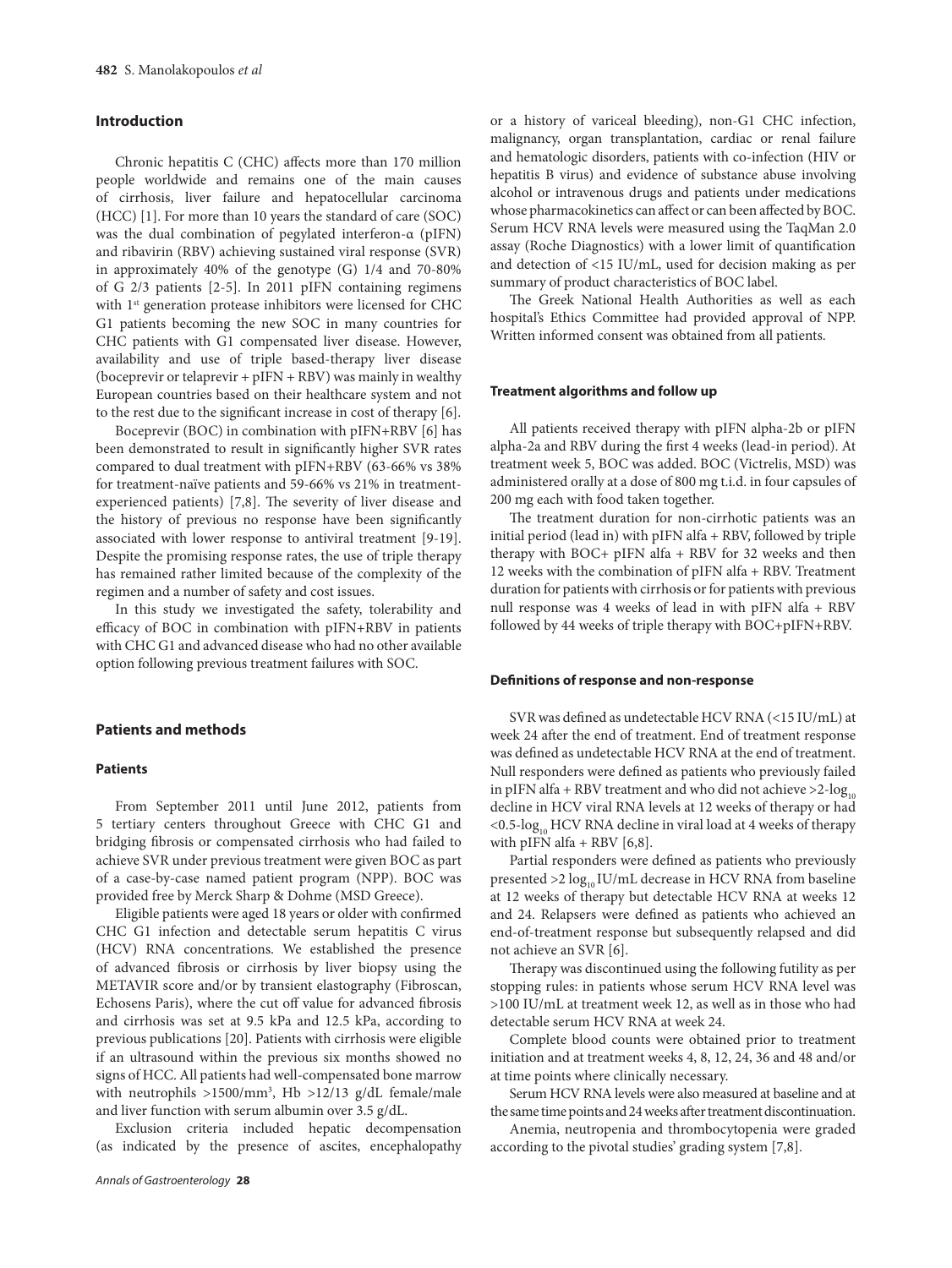### **Statistical analysis**

Statistical analysis was conducted using IBM<sup>®</sup> SPSS<sup>®</sup> (Statistical Package for the Social Sciences) Statistics software, version 22. Results are expressed as mean ± standard deviation (SD) or median (range), as appropriate. We applied mainly descriptive statistics and we used Fisher's exact test to detect differences in the probability of SVR between characteristics.

# **Results**

#### **Patients' characteristics**

Twenty-six treatment-experienced patients were included in this real-life study. The mean age was  $52\pm14$  years while 14 (54%) patients were male and 12 (42%) were female. Almost half (42%) had evidence of cirrhosis, assessed mainly by transient elastography (in 78% of the patients); 38% of the patients had concomitant diseases (hypertension, diabetes mellitus or dyslipidemia). Nearly half of our patients had undetermined previous response with pIFN+RBV (PR) treatment (42%) and 17 (65%) patients had G 1b. Baseline characteristics are shown in Table 1.

#### **Treatment responses and failure**

In this study, we recruited 26 patients while 25 of those included in the analysis (one patient lost to follow up during the lead-in period and is unknown if he received even one dose of pIFN alfa + RBV). Nine (36%) of 25 had ≥1log drop of the viral load at week 4. Two of those were relapsers, two

**Table 1** Baseline characteristics of the patients

| Characteristic                 | Patients, $n=26$                                               |
|--------------------------------|----------------------------------------------------------------|
| Age (years) $*$                | $52 + 14$                                                      |
| Sex (M/F)                      | 14/12                                                          |
| Cirrhosis, $n(5)$              | 11 (42%)                                                       |
| Concomitant disease, n (%)     | 10 (38%)                                                       |
| Genotype (1a/1b)               | 9/17                                                           |
| HCV RNA, $(IU/mL)^{**}$        | $2.65\times10^{6}$ (2.85 $\times10^{5}$ -1.87 $\times10^{7}$ ) |
| Hemoglobin, (g/dL)             | $14.3 + 0.5$                                                   |
| Neutrophils, $(K/\mu L)$       | $3.45 + 1.2$                                                   |
| Platelets, $(K/\mu L)$         | $193 + 56$                                                     |
| Previous response              |                                                                |
| Undetermined response, $n$ (%) | 11 (42%)                                                       |
| Relapse, $n$ $(\%)$            | 5(19%)                                                         |
| Partial response, $n$ (%)      | 5(19%)                                                         |
| Null response, $n$ $(\%)$      | 5(19%)                                                         |

\*Mean±SD, \*\*median (range)

partial responders and five had an undetermined previous response.

Serum HCV RNA was undetectable in 3 patients (12%), 10 patients (40%), 12 patients (48%), and 11 patients (44%) at weeks 8, 12, 24, and 48 (EOT: End of Treatment) respectively. Nine patients (36%) achieved an SVR (Fig. 1).

All patients with SVR had G 1b. Six (67%) of the nine patients with SVR had bridging fibrosis and 3 (33%) had cirrhosis. Five of the nine patients achieved SVR after a decline in serum HCV RNA ≥1  $log_{10}$  at week 4 from baseline versus four patients of 16 who succeeded SVR with serum HCV RNA  $\langle 1 \log_{10}$  decline at week 4 (P=0.2). In addition, eight (89%) of the nine patients who achieved SVR had HCV RNA levels <1000 IU/mL at week 8 and one (6.25%) of the sixteen patients succeeded SVR with HCV RNA levels >1000 IU/mL at week 8 (P=0.04). As per historical response, 3 of the 5 relapsers, 3 of the 5 partial responders, none of the 5 null responders and 3 of the 11 patients with unknown previous response achieved SVR.

Seven patients (28%) with HCV RNA >100 IU/mL at week 12 and 3 (12%) with detectable HCV RNA at week 24 stopped treatment (futility rules). Four patients (16%) presented a virological breakthrough (3 of those after week 12 who are the same patients with futility rules at week 24 and 1 patient after week 24) and 2 patients (8%) relapsed following end of treatment with detectable HCV RNA levels at week 72 (Fig. 2).

#### **Safety and tolerability of BOC-based triple therapy**

Early treatment discontinuation due to adverse events was observed in  $3(12%)$  patients during the first three months. One patient (4%) developed grade 4 anemia and neutropenia (Hb  $<$  6.5 g/dL, neutrophils  $<$  500/mm<sup>3</sup>). The other 2 patients who discontinued the treatment presented with grade 2 anemia with severe fatigue and infectious diarrhea respectively. There were no deaths during or after the treatment period. Hospitalization was required in two patients (due to grade 4 anemia/neutropenia or diarrhea respectively) while we did not observe any decompensated events.



**Figure 1** Percentage of the patients with undetectable HCV RNA during treatment and at week 72 (24 weeks after the end of the treatment-sustained viral response)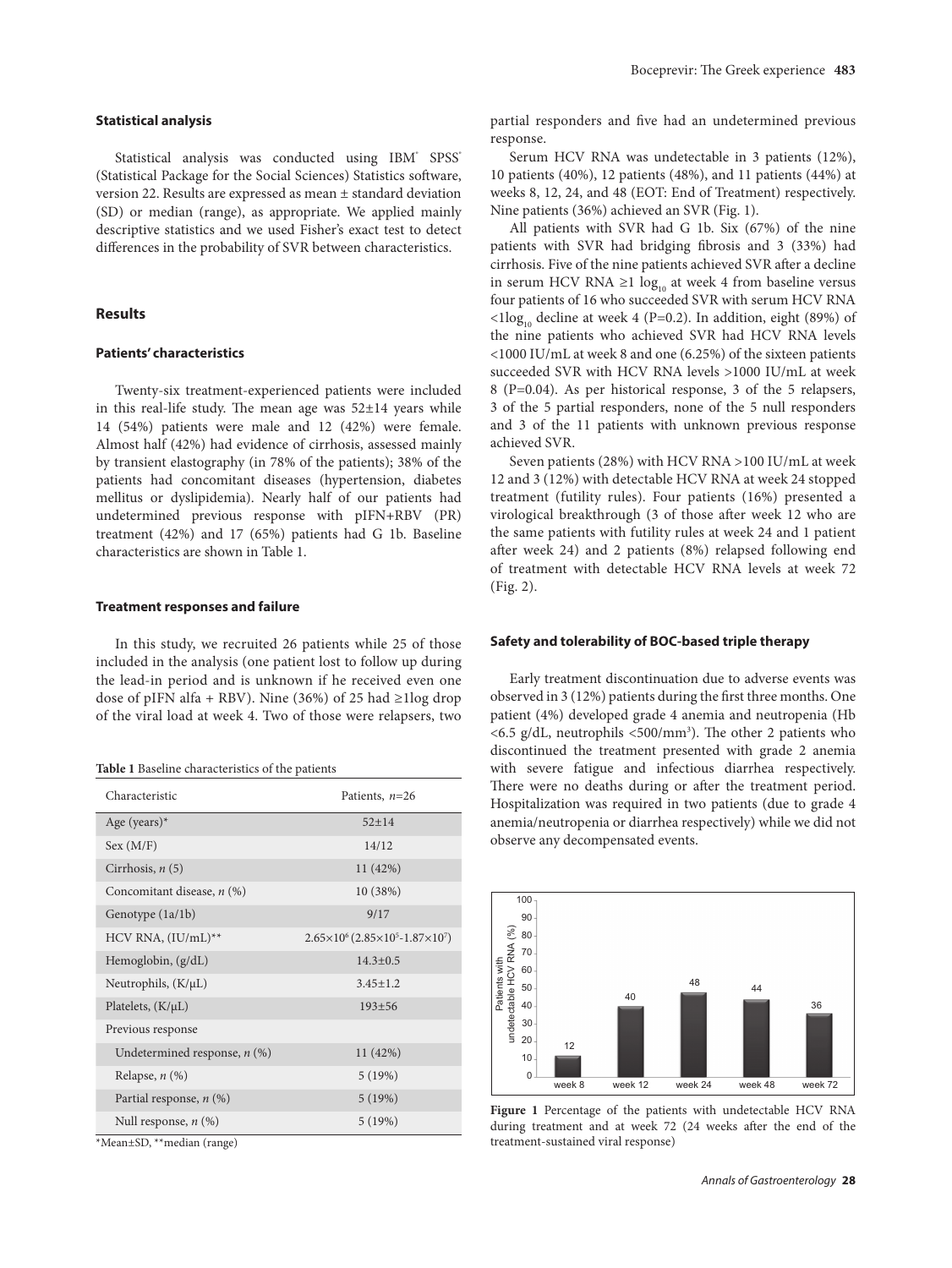#### **Side effects of treatment**

Twelve patients (48%) experienced at least one episode of anemia (Hb <11 g/dL). In one (4%) patient, Hb levels dropped to a concentration  $\langle 8 \text{ g/dL} \rangle$ . The highest decrease in Hb value (mean 2.1±1.7 g/dL) was observed at week 12. None of the patients received erythropoietin, while one patient was hospitalized and received blood transfusion. RBV dose reduction (mean dose reduction 311 mg, range 200-400 mg) was required in 9 (36%) patients (median duration 5 weeks, range 2-34) (Fig. 3)

Sixteen patients (64%) presented with neutropenia (<1500/mm<sup>3</sup>). Three (12%) patients had grade 4 neutropenia, 4 (16%) grade 3, 3 (12%) grade 2 and 6 (24%) grade 1. The highest decrease in neutrophils (mean 494±336/mm<sup>3</sup>) was observed at week 24. Growth CSF was administered in 2 (8%) patients and peg-IFNa dose was reduced in 6 (24%) patients (median duration 11 weeks, range 2-28) (Fig. 4). Two patients (8%) developed thrombocytopenia (<100,000/mm3 ) and one (4%) had <75,000 platelets/mm3 . None of the patients developed bleeding events.

Other adverse events of clinical interest were dysgeusia in twelve patients  $(48%)$  and fatigue in 9  $(36%)$ . Side effects such as gastrointestinal disorders, diarrhea, fever or flu-like syndrome, dizziness, weight loss, itching, chest pain were reported in <10% of the patients.

# **Discussion**

Since the European Medicines Agency (EMA) approval of BOC in May 2011, patients with CHC G1 and advanced fibrosis/cirrhosis who had previously failed to pIFN+RBV therapy were prioritized on case-by-case need to receive BOC-based triple antiviral therapy, as part of a NPP provided by MSD Greece. This is the first report of safety, tolerability and efficacy of BOC in combination with IFN+RBV in reallife setting of a cohort of these difficult to treat patients in Greece.

According to our results BOC-based regimen in patients with advanced fibrosis and/or cirrhosis found to be safe achieving a SVR rate of 36%. Only 4% (1 patient) had serious adverse events and 12% discontinued treatment. None of the patients developed decompensated liver disease or died. There were 2 hospitalizations due to severe adverse events. Our results are different from the real-life published data from France, Germany and Spain where the investigators reported deaths, cases with liver decompensation or severe uncontrolled infection [21-23]. The different selection criteria might be one possible explanation for the discrepancy. Our patients had well-compensated liver function (albumin >35 g/L and platelets  $>100,000/mm$ <sup>3</sup>). On the contrary, a significant percentage of patients with a history of decompensation in the other cohorts were treated with 1<sup>st</sup> generation protease inhibitors. The low baseline levels of albumin and platelets were a predictive factor of poor patients' outcome in these studies. An important point was that all patients in tertiary



**Figure 2** Percentage of patients who did not respond to treatment due to virological breakthrough and relapse or who stopped theraphy due to futility rules



**Figure 3** Fluctuation of mean hemoglobin values during treatment. The highest decrease in the mean value was observed at week 12 (mean drop  $2.1 \pm 1.7$  g/dL)



Figure 4 Fluctation of mean neutrophils' count during treatment. The highest decrease of neutrophils (mean drop  $494 \pm 336$  / mm<sup>3</sup>) was observed at week 24

Greek centers were closely monitored on a weekly or biweekly basis in the clinics. Therefore expert clinicians were able to an early diagnosis of side effects and facilitated a prompt management.

On the other hand, in an Italian study [24] with telaprevir where the participants were patients with bridging fibrosis or cirrhosis and well-compensated liver function the percentage of patients who presented severe adverse events and stopped therapy was similar to ours (16%). Moreover, the results of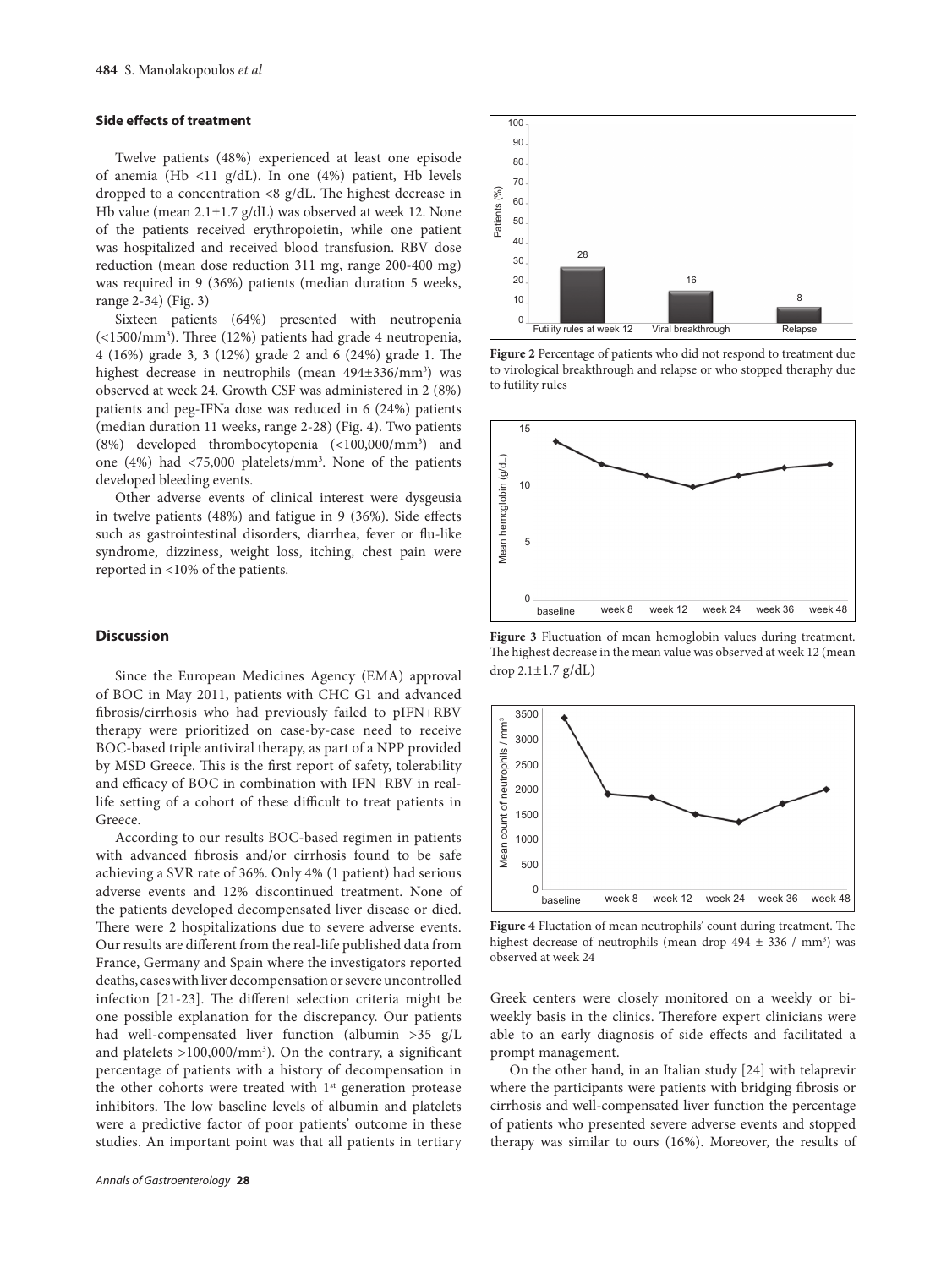the recent HCV-TARGET study [25] revealed a percentage of severe adverse events 13% in the group of patients on BOC. In the last study almost half of the individuals were treatmentexperienced and/or cirrhotic.

The most common adverse event requiring management was neutropenia followed by anemia. Almost 2/3 of our cohort developed neutropenia with 28% presenting at least one time with <750/mm3 , a rate consistent to those reported in the RESPOND-2 and PROVIDE studies [8,26]. It is worth mentioning that no severe infections were observed, regardless of the presence of neutropenia. It seems that the severity of liver disease and not the absolute number of neutrophils play the main role in the pathogenesis of infections in these patients [27]. Half of our patients (48%) presented with anemia, as reported previously, and this was managed with RBV dose reduction or in one case (4%) with blood transfusions; none of the patients received erythropoietin since this drug is not indicated for HCV-related anemia under the Greek legislation [21,22].

In this heterogeneous cohort, real-life report in advanced population, SVR rate was 36%. This percentage cannot, however, be compared to those presented in the pivotal studies or in other real-life published studies due to the small number of patients included in the present study. In our cohort, a very small number of patients, only 10% actually, had low levels of baseline serum HCV RNA, in contrast to the 23% of patients with HCV RNA ≤800,000 IU/mL included in the PROVIDE study [26].

All historically null responders in our cohort had  $\lt 1$  log<sub>10</sub> decline in the baseline serum HCV RNA concentrations at week 4. The number of the patients who achieved SVR after a 1 log reduction in HCV RNA at week 4 was similar to the number of patients who achieved SVR and had <1 log reduction in HCV RNA. On the contrary the IDEAL study [5] showed that there is a strong correlation between poor responses to PR therapy at treatment week  $4$  (<1  $\log_{10}$  decline in baseline HCV RNA) and TW12 (<2  $\log_{10}$  decline from baseline). Notably, we observed that 5 patients, 3 relapsers and 2 partial responders had <1  $\log_{10}$  HCV RNA drop at week 4 compared to baseline, which may indicate that they had changed their profile of IFN response becoming more resistant to IFN over the years. This is of particular significance since 42% of our cohort had an unknown history of previous failure. Resistance to IFN therapy may be a significant reason for the low rate of response in our treatment-experienced population.

Recently, further data analysis from pivotal studies showed that detectable HCV RNA >1000 IU/mL at week 8 of a BOCbased regimen had an excellent negative predictability for SVR achievement [26]. This was evaluated accordingly in all patient types, treatment-naïve, treatment-experienced, cirrhotic, and null, and has now been included in 2014 as the first stopping rule in combination with week 12 and week 24. This new stopping rule as early as week 8 or only 4 weeks of BOC-based therapy will not only save resources from futile treatment in those that are not responding but can also save time and visits for both the clinician and the patient, as well as management of side effects. Our data confirmed the new stopping rule as only one of the 10 patients with HCV RNA

levels >1000 IU/mL at week 8 presented SVR. However, it was noted that the log drop and not the undetectability was the important factor for SVR achievement. Larger number of patients could draw a more substantial conclusion therefore the real-life treatment in Greek conditions could serve such purpose if analysed.

One might argue that we examined a rather small number of patients; however, all patients were with a history of nonresponse to dual therapy and had advanced disease; they represented a well-studied cohort with close monitoring in a real-life approach.

In conclusion, our data showed that the BOC+pIFN+RBV combination in treatment-experienced adults with advanced liver disease due to HCV G1 infection has a reasonable safety profile, with one in three patients who completed treatment schedule achieving SVR. There were no deaths while all side effects resolved with proper management. Our results also revealed the importance of close monitoring of patients during treatment with 1<sup>st</sup> generation protease inhibitors and an early diagnosis of the adverse effect.

Cirrhotic patients usually have poor outcomes with an IFNbased regimen. It is clear that these patients should be treated with the newer and safer IFN-free options. Management of cost and not the medical issues will probably be the main point of discussion in the near future.

#### **Summary Box**

## **What is already known:**

- Outcomes after retreatment with PR therapy in chronic hepatitis C (CHC) genotype (G) 1 treatment-experienced patients with advanced fibrosis are poor with sustained viral response (SVR) rates of 7-16%
- Triple therapy (PR + protease inhibitor: boceprevir or telaprevir) has improved the SVR rates in this group of patients
- Patients with advanced fibrosis urgently need antiviral therapy due to the risk of progression of the liver disease
- The adverse events of antiviral therapy are more frequent and severe in this group of patients

## **What the new findings are:**

- This study reports the first Greek experience with new triple therapy based on boceprevir regimen
- One in three CHC G1 treatment-experienced patients with advanced fibrosis achieved SVR with a boceprevir-based therapy
- Triple therapy with boceprevir was safe in the group of patients who could tolerate and complete treatment following a good monitoring schedule